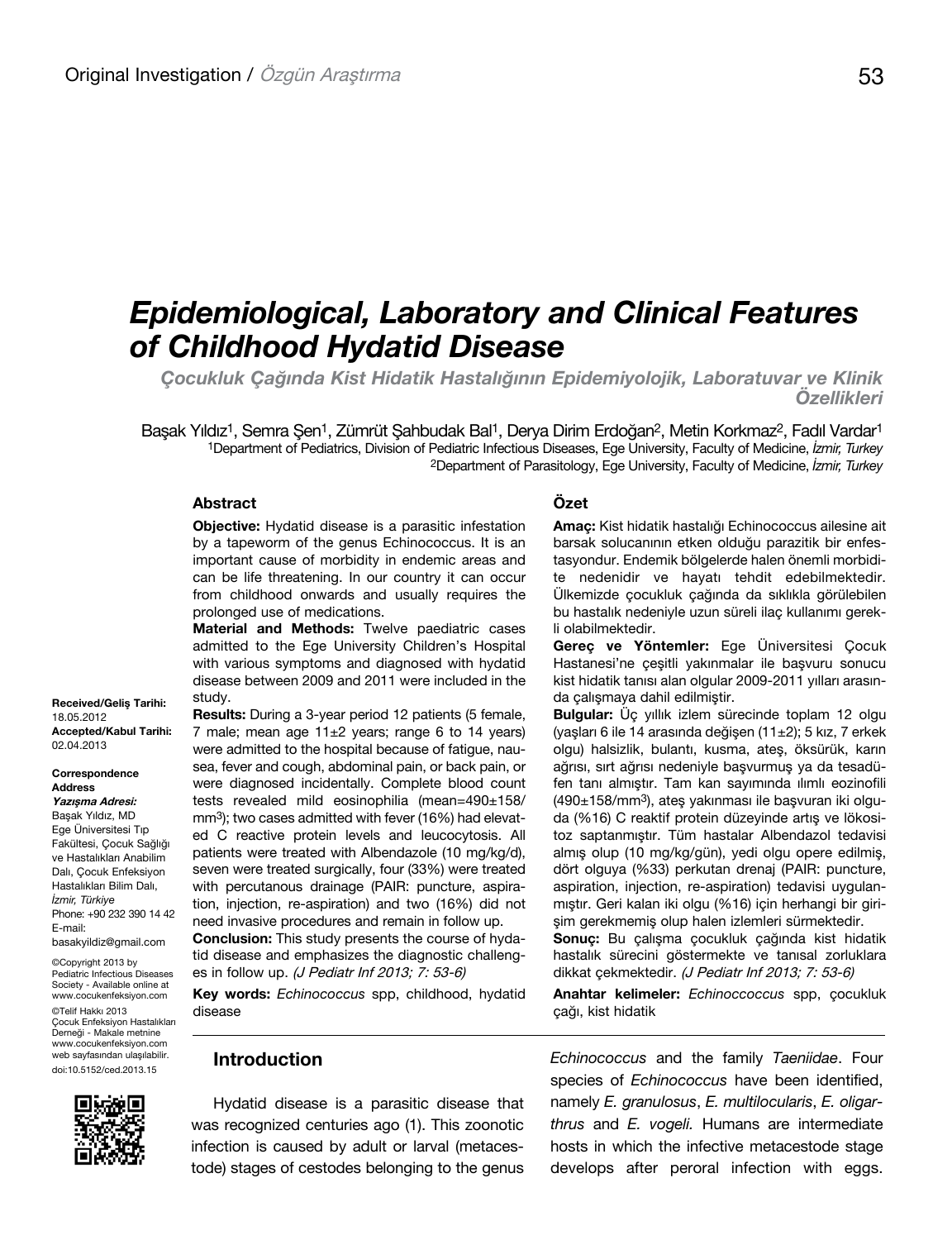Metacestodes may also develop in humans, causing various forms of echinococcosis. Their cysts can develop in all anatomic sites following oral ingestion of eggs but the liver and lungs are the most frequently affected organs. *E. granulosus* is the most common strain causing hydatid disease in our country and the Middle East, and causes hydatid disease on all continents and in tropical zones around the world (2, 3). Current control programmes are predominantly based on the control of dog populations, regular dosing of dogs with praziquantel to eliminate *E*. *granulosus*, improved control of animal slaughter, and health education (4). However, the disease remains an important clinical problem in some areas and also affects children and adolescents. We analysed the epidemiological, laboratory and clinical characteristics of human cystic echinococcosis to determine the course of the disease in a paediatric population.

# **Material and Methods**

Twelve paediatric cases who were admitted to Ege University Children's Hospital with various symptoms and who were diagnosed with hydatid disease between 2009 and 2011 were included in the study. Demographic data, causes of admissions, white blood cell and eosinophil counts, type of organ involvement, levels of specific antibody titres for *E. granulosus* and selected treatment options were recorded.

#### **Statistical analysis**

Continuous variables are presented with mean±standard deviation and the categorical variables as frequency and related percentage.

| Case       | <b>ELISA</b><br>(At time of diagnosis)                                                                       | <b>Treatment</b>  | 3 months | 6 months | 12 months |
|------------|--------------------------------------------------------------------------------------------------------------|-------------------|----------|----------|-----------|
| $1(L+Li)$  | 1/40000                                                                                                      | <b>PAIR</b>       | 1/40000  | 2.PAIR   | 1/20000   |
| $2(Li+O)$  | 1/20000                                                                                                      | PAIR+Operation    | 1/20000  | 1/20000  | 1/20000   |
| 3(L)       | 1/20000                                                                                                      | Rupture+Operation | 1/160    | 1/160    | 1/160     |
| 4(L)       | 1/20000                                                                                                      | Medical           | 1/10000  | 1/5000   | 1/5000    |
| 5(L)       | 1/640                                                                                                        | <b>PAIR</b>       | 1/160    | 1/160    | 1/160     |
| 6(L)       | 1/1280                                                                                                       | <b>PAIR</b>       | 1/320    | 1/320    | 1/320     |
| 7(Li)      | 1/20000                                                                                                      | Medical           | 1/20000  | 1/10000  | 1/20000   |
| 8(V)       | 1/40000                                                                                                      | Operation         | 1/1280   | 1/320    | 1/80      |
| 9(L)       | 1/20000                                                                                                      | Operation         | 1/20000  | 1/1280   | 1/20000   |
| $10(Li+S)$ | 1/20000                                                                                                      | Operation         | 1/1280   | 1/1280   |           |
| 11(Li)     | 1/40000                                                                                                      | Operation         | 1/160    | 1/1280   | 1/160     |
| $12(L+Li)$ | 1/20000                                                                                                      | Operation         | 1/1280   | 1/1280   | 1/10000   |
|            | L: Lung, Li: Liver, O: omentum, PAIR: puncture, aspiration, injection, re-aspiration, S: spleen, V: vertebra |                   |          |          |           |

**Table 1.** FLISA titres of children with hydatid disease in follow up

# **Results**

Over a 3-year period 12 patients (5 female, 7 male; mean age 11±2 years; range 6 to 14 years) were admitted to the hospital due to fatigue, nausea, fever and cough, abdominal pain or back pain or were diagnosed incidentally. Eight of these patients (67%) had isolated lung, liver or vertebral involvement. The other patients (33%) were diagnosed with concurrent liver and lung, liver and omentum or liver and spleen involvement. Children diagnosed with hydatid disease in our hospital mostly live in rural areas; only a small proportion (20%) live in urban areas. Complete blood count tests revealed mild eosinophilia  $(mean=490±158/mm<sup>3</sup>)$ ; two cases admitted with fever had elevated C reactive protein levels (5 mg/dL and 8 mg/dL with a normal value of  $< 0.5$  mg/dL) and leucocytosis (15700/mm3 and 17000/mm3 with normal values of 4000-7000/mm3). All patients were treated with Albendazole (10 mg/kg/d, twice daily at mealtimes), seven were treated surgically and four patients were treated with percutanous drainage; two patients required no invasive procedures and are still in follow up. Complete blood count and ELISA (Enzyme-linked Immunosorbent Assay) tests were performed at the time of diagnosis and during the third, sixth and twelfth months of therapy. ELISA titres of the patients in follow up are shown in Table 1. One patient (Case 3) had spontanous rupture of the pulmonary cyst (Figure 1 and 2) and was hospitalized in the intensive care unit. Another patient (Case 9) developed toxic hepatitis during the standard-dose regimen of Albendazole treatment (10 mg/kg/d, twice daily at mealtimes). Elevated levels of transaminases dropped to normal values 3 days after discontinuation of therapy.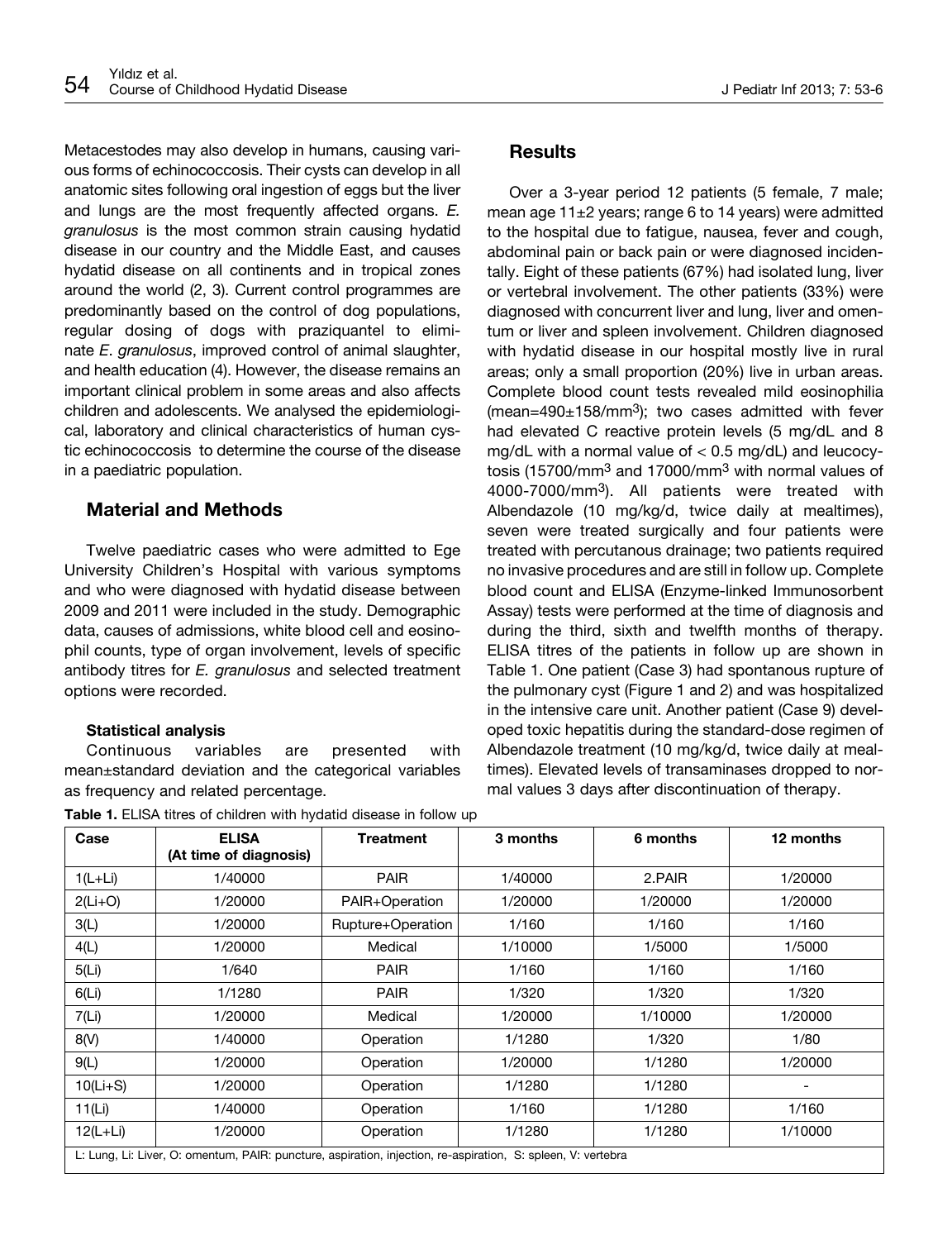

**Figure 1.** Pulmonary hydatid cyst (Case 3) before spontaneous rupture





## **Discussion**

In our country hydatid disease remains a public health problem related to suboptimal control of the disease in animals and insufficient environmental hygiene. Children diagnosed with hydatid disease in our hospital mostly live in rural areas where dogs, the definitive hosts, are straggling. In a province-based study recently performed in Turkey the prevalence of the disease was found to be 0.15% in children (5). Autopsy studies indicate a burden of disease in all age groups (6). Many cases have been reported with the presence of cysts in the lungs, liver, orbita and nervous system (7-11). In our study group, causes of admissions varied according to the location of the involved body sites. Children with abdominal pain were diagnosed with liver disease according to the WHO classification based on ultrasound imaging (12). All patients took Albendazole either alone or as pre-postprocedure adjuvant therapy. Patients with only liver involvement were treated successfully

with percutanous drainage or surgery even they have high titers of antibodies in follow up. The observation of elevated antibody titres in some patients with multiple organ involvement (Cases 1 and 2) brings the significance of serological tests into question, although it is not possible to make any firm conclusions given the small patient population. Interestingly the patient with spontaneous rupture of the pulmonary cyst who needed intensive care because of respiratory distress had low titres in follow up. This observation questions whether minimally invasive procedures such as percutanous drainage or medical therapy alone increase the risk of recurrence given the intact membrane of *Ecinococcus spp.*, which has a germinative layer and is thereby hard to invade. In some cases surgery alone leads to low levels of antibodies and provides complete cure. Other cases appear cured due to the absence of cysts in whole body imaging, but the persistence of high levels of antibodies confuses caregivers in follow up. For example in our case series one patient (Case 2) had concurrent liver and omentum cysts. Initially she was treated with PAIR for liver disease but surgery was necessary due to continued high serological titres and the presence of a unilocular cyst, which was classified as a CE3 transitional cyst according to the WHO classfication, and which may have contained daughter cysts. After surgery serological titres remained high despite complete cure of the liver cysts. We hypothesize that the presence of an omental cyst that was inoperable but regressed with medical therapy was the cause of high ELISA titres for *E. granulosus*.

Another challenge concerns the shortage of medical options despite studies conducted to find new therapies and build a consensus (13). Because even toxic effects of Benzimidazoles are usually reversible like in our patient (Case 9); it relapses and impedes prolonged use of therapy.

## **Conclusion**

In this study we wish to emphasize the need for reliable diagnostic tests and therapeutic choices for follow up in such patients.

#### **Conflict of Interest**

No conflict of interest was declared by the authors.

Peer-review: Externally peer-reviewed.

## **Author Contributions**

Concept - B.Y.,F.V. ; Design - B.Y., F.V.; Supervision - F.V.; Data Collection and/or Processing - B.Y., S.Ş.,